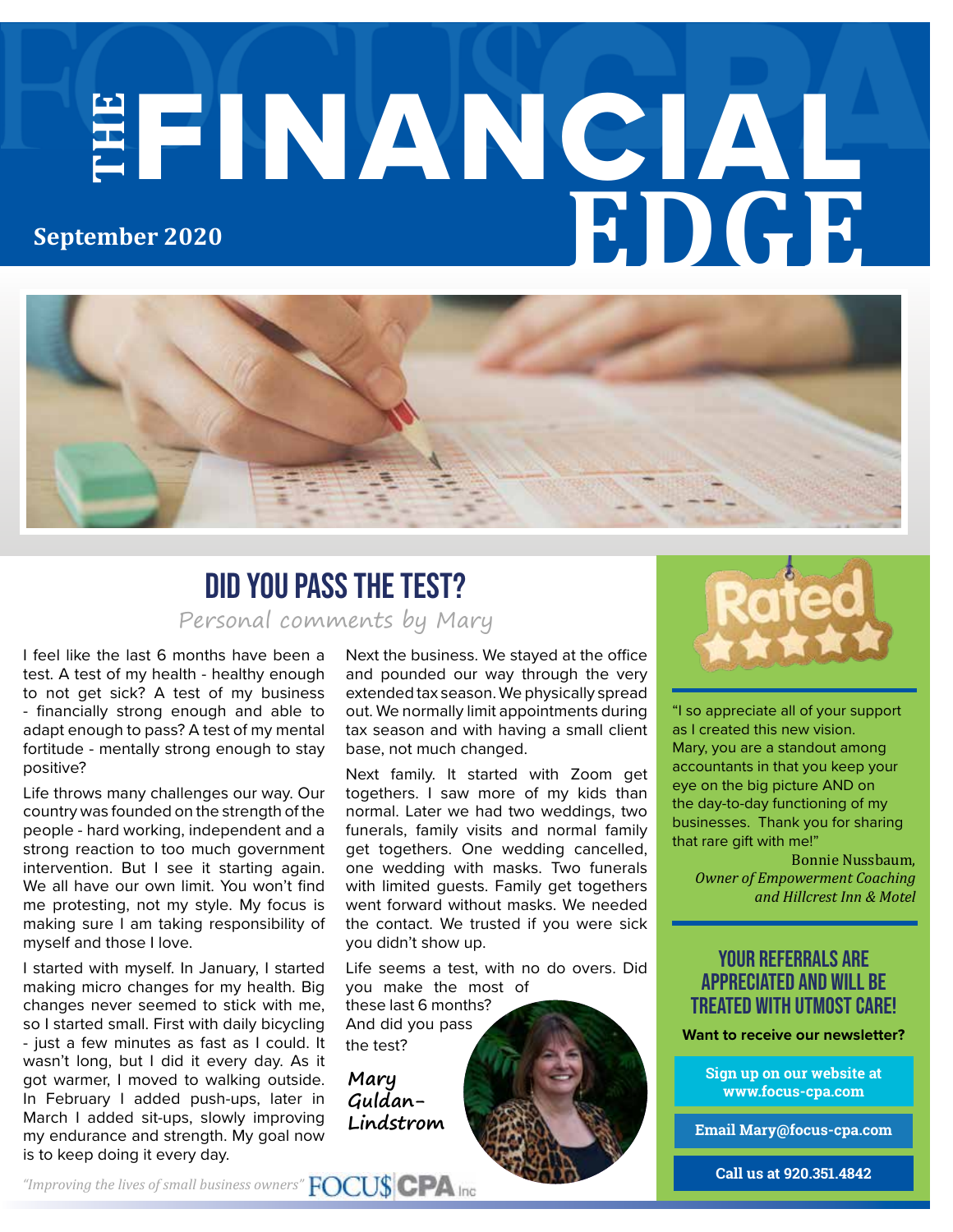# FOCU\$CPA Inc

# the book review

Pages: 305 | Published: 2000

**TITLE:** The Tipping Point **AUTHOR:** Maxwell Gladwell **TOPIC:** Psychology **EASY TO READ:** \$\$\$\$ (4 out of 5 dollars)

**APPLICABLE TO SMALL BUSINESS:** \$\$\$\$\$ (5 out of 5 dollars)

**Summary:** Gladwell explains how a magic moment occurs – when an idea, trend or social behavior tips and spreads like wildfire. He shares his research on business, marketing and human behavior exploring that magic moment.

**My recommendation:** I was curious to see if I could figure out when the COVID 19 situation would tip away from being a crisis. He has plenty of examples. Gladwell thoroughly explains how viral trends start. It seems more of a mystery than science to me.





# Payroll Deferral Options Not the Way to Go

**By Mary Guldan-Lindstrom CPA**

Some of the tax assistance options to help businesses through the current pandemic relate to deferring the payment of payroll taxes. Congress may think it is a good idea. In theory it might be, however the consequences of not paying them timely is painful. For a business to choose to defer payroll taxes they are on a very slippery slope. I do not encourage business owners to take this option.

IRS applies the highest penalties for failure to pay and failure to file payroll taxes. If your payment is between one and five days late, the IRS charges a penalty of 2 percent of the unpaid tax. Deposits made six to 15 days late are charged a 5 percent penalty. If your payment is more than 16 days late, the IRS will charge a 10 percent penalty. The IRS also charges interest on any unpaid balance. The penalties and interest make it very challenging to get caught up. If a business does fail to pay the taxes the IRS has the right to collect part of those taxes from the business owner or bookkeeper, depending on who should have paid them.

#### **WHAT WE DO RECOMMEND...**

- If the business cannot pay the payroll taxes, consider closing the business or restructure the way you do business. The government is not a lender.
- Use a payroll service that collects the taxes at the time payroll is paid. This eliminates the temptation to use the money for other things.

As an employer payroll taxes are nothing to mess with. Not complying can take a business down.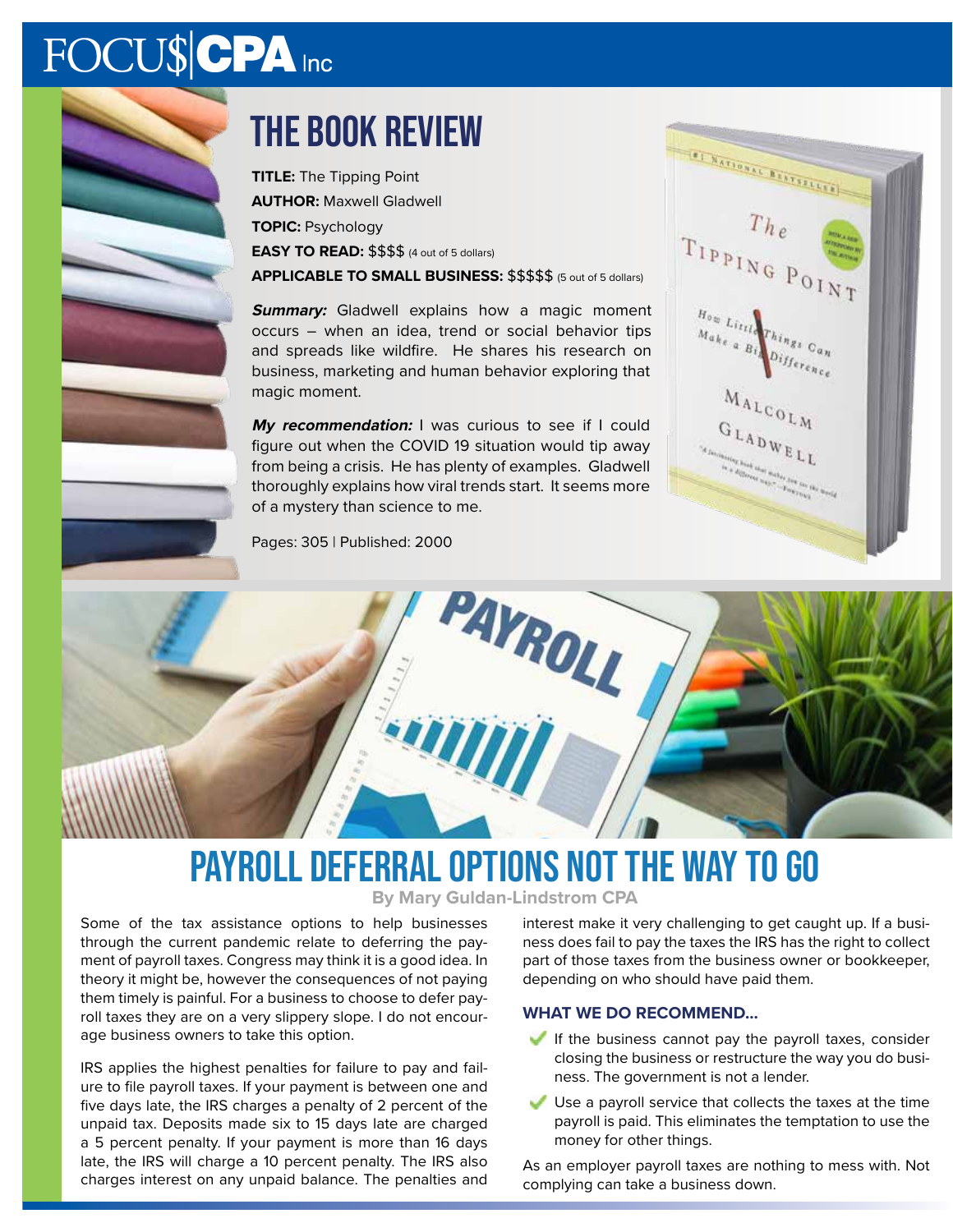#### **September 2020 | The Financial Edge**



## Are you looking for Financial freedom? Or Financial success?

**By Mary Guldan-Lindstrom CPA**

Just because you have money, does not mean you have financial freedom or financial success. It is much more than just having money or assets.

#### **WHAT IS FINANCIAL FREEDOM?**

It is the freedom to be yourself and do what you really want in life. To achieve this state of being we balance our resources to our needs and wants. You can experience financial freedom when you possess enough financial resources to pursue your love of travel, to retire comfortable, to contribute to your favorite charity, to fund your children's education or whatever you have determined is important to you.

To have financial freedom, you need to know or discover what will allow you to be who you are and what you really want in life. This is a process of growth, improvement and gaining spiritual and emotional strength to become the most powerful, happy, and successful "you" possible. That is the true reward of financial freedom.

#### **WHAT IS FINANCIAL SUCCESS?**

Being financially successful and feeling financially successful are two different things. Being successful is the attainment of a goal, tangible and clearly defined. Each person defines his or her financial success. I recall a comment made by someone I thought was truly financially successful. His remark was "He's not a millionaire! He is only worth a million. A true millionaire earns a million dollars a year." Each person has a unique definition of financial success. What

do you need to achieve to be financially successful?

Feeling successful is an emotional state or reaction to your financial achievements. Once you determine what you need to achieve "your" financial success, you have the chance to feel financially successful. Personally, I find emotional states very elusive and fleeting. (I am sure my husband will agree with me.) When setting goals, one-step is to visualize how you will feel when you achieve that goal.

Intellectually we know that money cannot buy happiness, yet we spend and even go into debt attempting to feel financially successful. Those with money realize that money can't buy them out of many issues. I recall working for a man that had more money than I can imagine, but he was still unfulfilled. He did not know what he needed to feel financially successful. He focused on what was missing, not what he had. By counting our blessings, we may find that we are more successful than we think.

As we recall the founding of our country, we can remember the fight our forefathers fought to pursue our right to life, liberty and pursuit of happiness. Take time to dream and discover what financial success and financial freedom mean to you.

Success and financial freedom are waiting for you - no matter what your current situation is. It is now time to take action and make your goals a reality!



If you need assistance or just want another opinion regarding your personal financial statement – we can help. Our staff at FOCUS CPA can assist with gathering your personal financial and create a plan to improve your financial health.

### 920-351-4842 mary@focus-cpa.com

Contact our office to set up a meeting to discuss your needs.

*"Improving the lives of small business owners"*